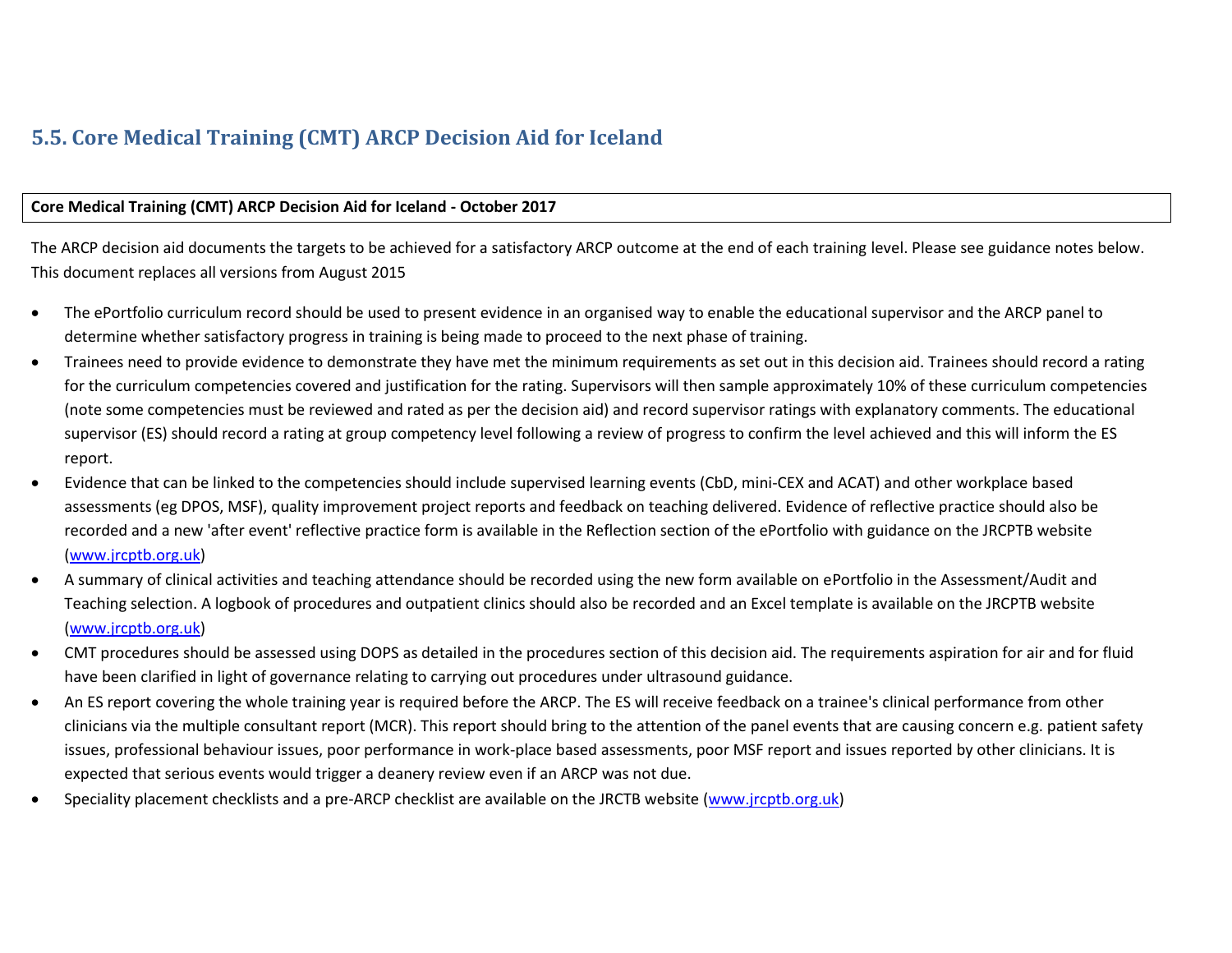| Core Medical Training ARCP Decision Aid, Iceland July 2015 - standards for recognizing satisfactory progress |                                                                                                                                          |                                                      |                                                      |                                                      |                                                                                                                                                                                                                                                                                    |
|--------------------------------------------------------------------------------------------------------------|------------------------------------------------------------------------------------------------------------------------------------------|------------------------------------------------------|------------------------------------------------------|------------------------------------------------------|------------------------------------------------------------------------------------------------------------------------------------------------------------------------------------------------------------------------------------------------------------------------------------|
| <b>Curriculum domain</b>                                                                                     |                                                                                                                                          | <b>CMT</b> year 1                                    | <b>CMT</b> year 2                                    | <b>CMT</b> year 3                                    | <b>Comments</b>                                                                                                                                                                                                                                                                    |
| <b>Educational Supervisor (ES)</b>                                                                           |                                                                                                                                          | Satisfactory with                                    | Satisfactory with                                    | Satisfactory with                                    | To cover the whole training year since last                                                                                                                                                                                                                                        |
|                                                                                                              |                                                                                                                                          | no concerns                                          | no concerns                                          | no concerns                                          |                                                                                                                                                                                                                                                                                    |
| <b>Multiple</b><br><b>Consultant</b><br><b>Report (MCR)</b>                                                  | Minimum<br>number: Each<br>MCR is<br>completed by<br>one clinical<br>supervisor                                                          | 4                                                    | 4                                                    | 4                                                    | Summary of MCRs and any actions result<br>to be recorded in ES report                                                                                                                                                                                                              |
| <b>MRCP (UK)</b>                                                                                             |                                                                                                                                          | Part 1 passed <sup>a</sup>                           | Part 2 passed <sup>b</sup>                           | MRCP(UK) passed <sup>c</sup>                         | A minimum of Part 1 passed needed to                                                                                                                                                                                                                                               |
| <b>ALS</b>                                                                                                   |                                                                                                                                          | Valid                                                | Valid                                                | Valid                                                | progress to year 3                                                                                                                                                                                                                                                                 |
| <b>Supervised</b><br>Learning<br>Events (SLEs):<br><b>ACAT</b>                                               | Minimum<br>number of<br>consultant SLEs<br>per year:                                                                                     | 10 SLEs to include<br>a minimum of 4<br><b>ACATs</b> | 10 SLEs to include<br>a minimum of 4<br><b>ACATs</b> | 10 SLEs to include<br>a minimum of 4<br><b>ACATs</b> | SLEs should be performed proportionately<br>throughout each training year by a number<br>of different assessors across the breadth of<br>the curriculum.                                                                                                                           |
| Multi-source<br>feedback (MSF)                                                                               | Minimum of 12<br>raters including<br>3 consultants<br>and a mixture of<br>other staff<br>(medical and<br>non-medical) for<br>a valid MSF | $\mathbf{1}$                                         | $\mathbf{1}$                                         | $\mathbf{1}$                                         | Replies should be received within 3 months<br>(ideally within the same placement). MSF<br>report must be released by the ES and<br>feedback discussed with the trainee before<br>ARCP. If significant concerns are raised then<br>arrangements should be made for a repeat<br>MSF. |
| <b>Quality Improvement Project</b>                                                                           |                                                                                                                                          |                                                      | 1 <sup>d</sup>                                       | 1 <sup>d</sup>                                       | To be assessed using quality improvement<br>assessment tool (QIPAT). If a clinical audit is<br>undertaken, quality improvement<br>methodology should be used.                                                                                                                      |
| Research Project <sup>e</sup>                                                                                |                                                                                                                                          | 1                                                    | $\mathbf{1}$                                         | $\mathbf{1}$                                         | Every trainee is expected to participate in a<br>scientific research project and adhere to an<br>agreed research plan and guidance<br>regarding presentation of results.                                                                                                           |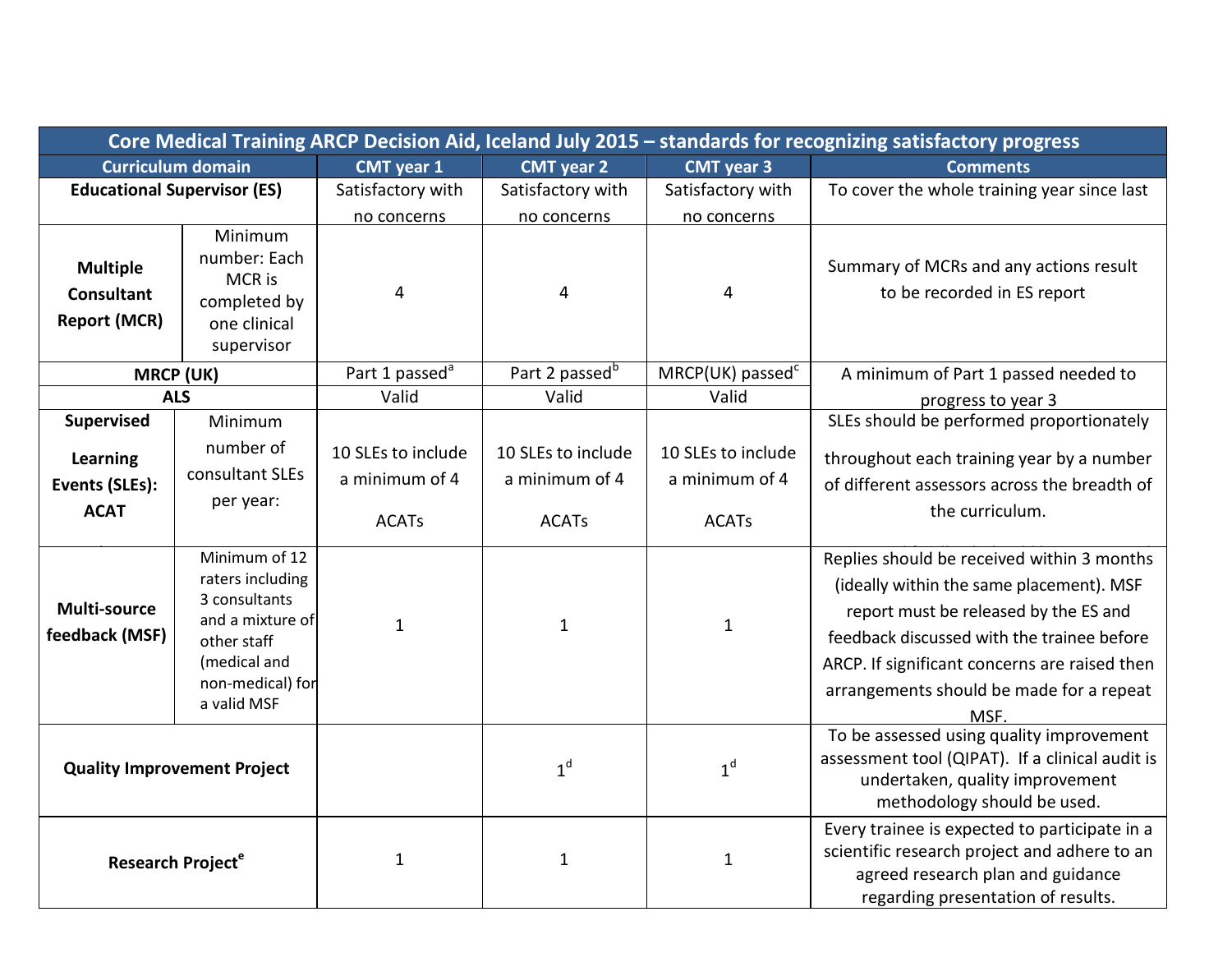| Core Medical Training ARCP Decision Aid, Iceland July 2015 - standards for recognizing satisfactory progress |                                                                                                                        |                                                                                                                                                                                                                                                                                                                                                                               |                                                                                                |                                                                                                              |                                                                                                                                                                                                                                                                                 |
|--------------------------------------------------------------------------------------------------------------|------------------------------------------------------------------------------------------------------------------------|-------------------------------------------------------------------------------------------------------------------------------------------------------------------------------------------------------------------------------------------------------------------------------------------------------------------------------------------------------------------------------|------------------------------------------------------------------------------------------------|--------------------------------------------------------------------------------------------------------------|---------------------------------------------------------------------------------------------------------------------------------------------------------------------------------------------------------------------------------------------------------------------------------|
| Curriculum domain                                                                                            |                                                                                                                        | <b>CMT</b> year 1                                                                                                                                                                                                                                                                                                                                                             | <b>CMT</b> year 2                                                                              | <b>CMT</b> year 3                                                                                            | <b>Comments</b>                                                                                                                                                                                                                                                                 |
| <b>Common Competencies</b>                                                                                   |                                                                                                                        | Confirmation by<br>educational<br>supervisor that<br>satisfactory<br>progress is being<br>made                                                                                                                                                                                                                                                                                | Confirmation by<br>educational<br>supervisor that<br>satisfactory<br>progress is being<br>made | Confirmation by<br>educational<br>supervisor that<br>level is satisfactory<br>for CMT<br>completion(level 2) | Ten of the common competencies do not<br>require linked evidence unless concerns<br>are identified <sup>t</sup><br>Evidence of engagement with 75% of<br>remaining competencies to be<br>determined by sampling and level<br>achieved recorded in the ES report.                |
| <b>Emergency</b><br><b>Presentations</b>                                                                     | Cardio-<br>respiratory<br>arrest<br>Shocked<br>patient<br><b>Unconscious</b><br>patient<br>Anaphylaxis/<br>severe drug | Confirmation by educational supervisor that evidence<br>recorded and level achieved<br>Confirmation by educational supervisor that evidence<br>recorded and level achieved<br>Confirmation by educational supervisor that evidence<br>recorded and level achieved<br>Confirmation by educational supervisor that evidence<br>recorded and level achieved (after discussion of |                                                                                                |                                                                                                              | Evidence of engagement required for all<br>emergency presentations by end of CMT.<br>ACATs, mini-CEXs and DbCs should be used<br>to demonstrate engagement and learning.<br>Evidence from skills lab/simulation training<br>is sufficient for CMT1 but not for CMT2 or<br>CMT3. |
|                                                                                                              | management if no clinical cases encountered)<br>reaction                                                               |                                                                                                                                                                                                                                                                                                                                                                               | Educational Supervisor to confirm level<br>achieved for each presentation.                     |                                                                                                              |                                                                                                                                                                                                                                                                                 |
| <b>Top Presentations</b>                                                                                     |                                                                                                                        | Confirmation by<br>educational<br>supervisor that<br>satisfactory<br>progress is being<br>made                                                                                                                                                                                                                                                                                | Confirmation by<br>educational<br>supervisor that<br>satisfactory<br>progress is being<br>made | Confirmation by<br>educational<br>supervisor that<br>level is<br>satisfactory for<br><b>CMT</b> completion   | Evidence of engagement required for all<br>top presentations by end of CMT.<br>Progress to be determined by sampling<br>and level achieved to be recorded in ES<br>report                                                                                                       |
| <b>Other Important Presentations</b>                                                                         |                                                                                                                        | Confirmation by<br>educational<br>supervisor that<br>satisfactory<br>progress is being<br>made                                                                                                                                                                                                                                                                                | Confirmation by<br>educational<br>supervisor that<br>satisfactory<br>progress is being<br>made | Confirmation by<br>educational<br>supervisor that<br>level is<br>satisfactory for<br><b>CMT</b> completion   | Evidence of engagement with at least 75%<br>of this area of the curriculum by<br>completion of CMT. Progress to be<br>determined by sampling and level<br>achieved to be recorded in ES report.                                                                                 |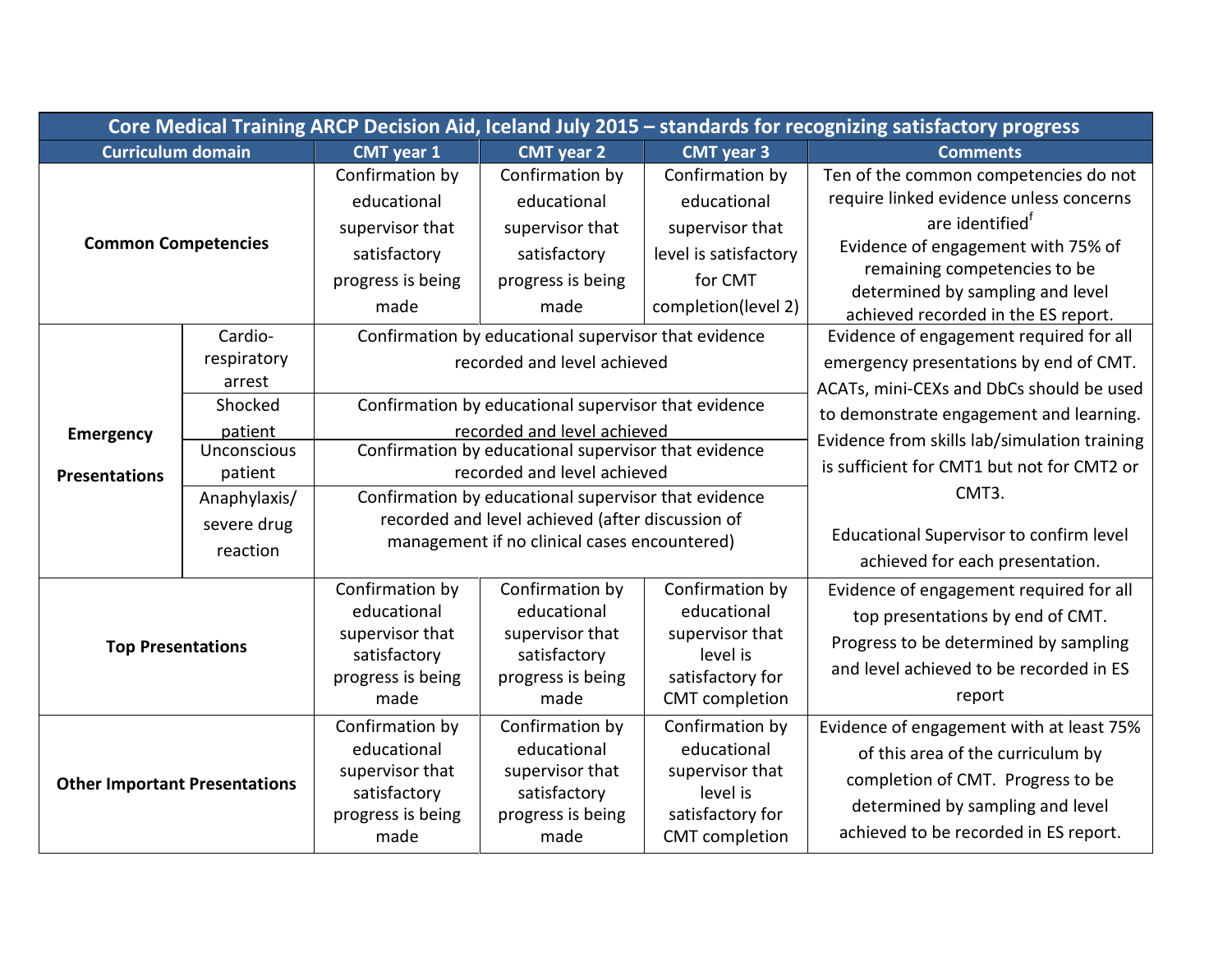| Core Medical Training ARCP Decision Aid, Iceland July 2015 - standards for recognizing satisfactory progress |                                                                                                                                    |                                                                               |                                                                               |                                                                            |                                                                                                                                                              |
|--------------------------------------------------------------------------------------------------------------|------------------------------------------------------------------------------------------------------------------------------------|-------------------------------------------------------------------------------|-------------------------------------------------------------------------------|----------------------------------------------------------------------------|--------------------------------------------------------------------------------------------------------------------------------------------------------------|
| <b>Curriculum domain</b>                                                                                     |                                                                                                                                    | <b>CMT</b> year 1                                                             | <b>CMT</b> year 2                                                             | <b>CMT</b> year 3                                                          | <b>Comments</b>                                                                                                                                              |
| <b>Essential</b>                                                                                             | <b>Advanced CPR (including</b><br>external pacing)                                                                                 |                                                                               |                                                                               |                                                                            | DOPS to be carried out for each procedure.<br>Formative DOPS should be undertaken<br>before doing a summative DOPS and can                                   |
| <b>CMT</b><br>procedures                                                                                     | Ascitic tap                                                                                                                        | Skills lab training<br>completed or<br>satisfactory<br>supervised<br>practice | Skills lab training<br>completed or<br>satisfactory<br>supervised<br>practice | Clinically<br>independent                                                  | be undertaken as many times as needed.                                                                                                                       |
| (Part $A -$<br>clinical                                                                                      | Lumbar puncture<br>Nasogastric tube                                                                                                |                                                                               |                                                                               |                                                                            | Summative DOPS should be undertaken as<br>follows:                                                                                                           |
| indepen-<br>dence                                                                                            | placement and checking<br>Pleural aspiration for fluid<br>or air                                                                   |                                                                               |                                                                               |                                                                            | Summative sign off for routine<br>procedures to be undertaken on                                                                                             |
| essential)                                                                                                   | Insertion of intercostals<br>drain for pneumothorax                                                                                |                                                                               |                                                                               |                                                                            | one occasion with one assessor<br>Summative sign off for potentially                                                                                         |
| <b>Essential</b>                                                                                             | Central venous cannulation<br>(by internal jugular,<br>subclavian, femoral<br>approach) with U/S<br>guidance where<br>appropriate* |                                                                               |                                                                               | Skills lab training<br>completed or<br>satisfactory<br>supervised practice | life threatening procedures<br>(marked with an asterisk*) to be<br>undertaken on at least two<br>occasions with two different<br>assessors (one assessor per |
| <b>CMT</b><br>procedures<br>(Part $B -$                                                                      | Pleural aspiration for fluid<br>with U/S guidance                                                                                  |                                                                               |                                                                               | (summative DOPS<br>required if clinical<br>independence-                   | occasion) if clinical independence<br>required<br>Foundation procedural skills must be                                                                       |
| clinical<br>indepen-<br>dence                                                                                |                                                                                                                                    |                                                                               |                                                                               | with support for<br>$U/S$ guidance – is<br>to be confirmed)                | maintained (acquired during kandídatsár)<br>A record of procedures should be                                                                                 |
| desirable)                                                                                                   |                                                                                                                                    |                                                                               |                                                                               |                                                                            | maintained <sup>g</sup>                                                                                                                                      |
|                                                                                                              | DC cardioversion                                                                                                                   | Skills lab<br>training<br>completed or<br>satisfactory                        | Skills lab<br>training<br>completed or<br>satisfactory                        | Clinically<br>independent<br>(summative sign<br>off required)              |                                                                                                                                                              |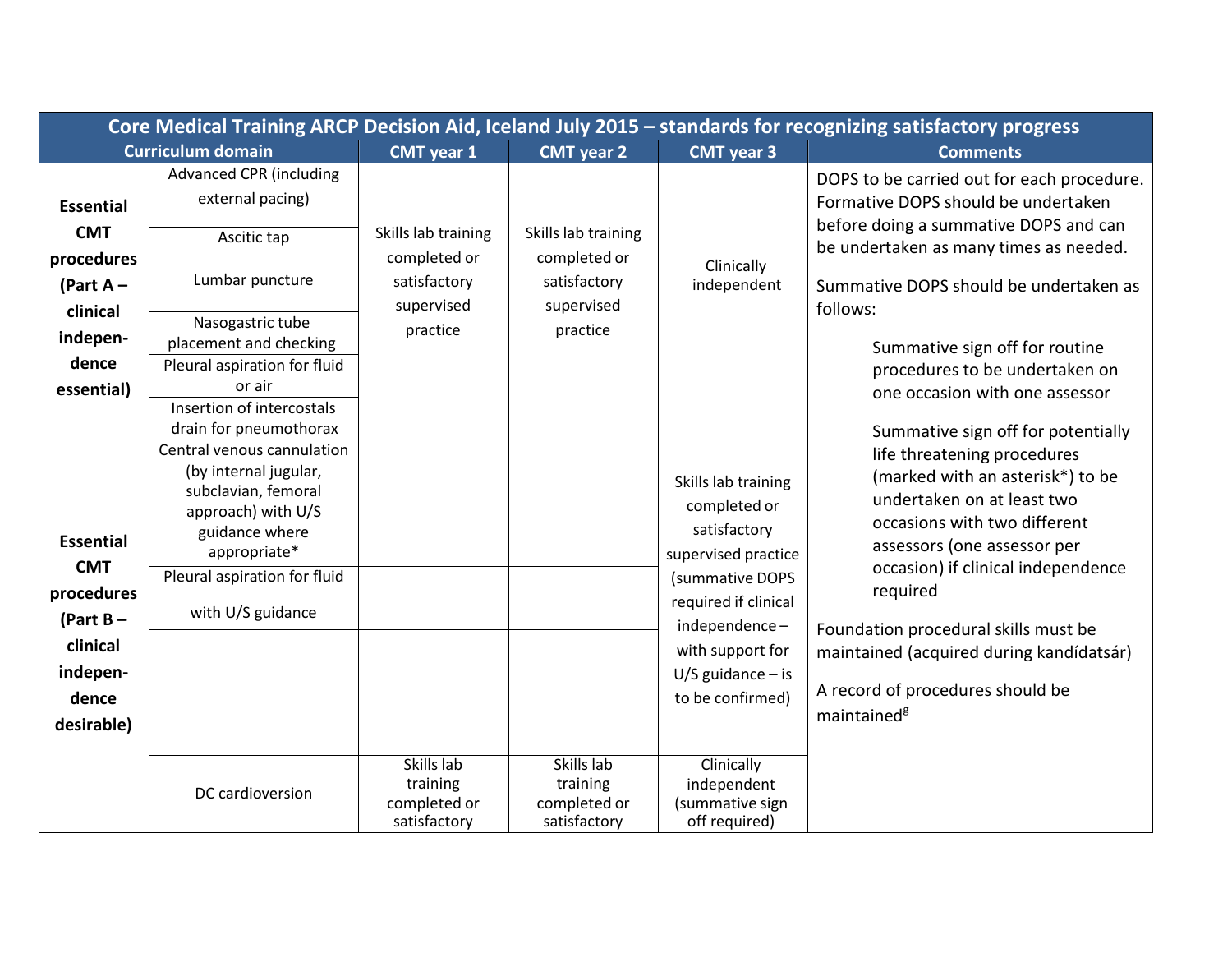| Core Medical Training ARCP Decision Aid, Iceland July 2015 - standards for recognizing satisfactory progress |                                                           |                                                           |                                                           |                                                                                                                                                                                 |  |
|--------------------------------------------------------------------------------------------------------------|-----------------------------------------------------------|-----------------------------------------------------------|-----------------------------------------------------------|---------------------------------------------------------------------------------------------------------------------------------------------------------------------------------|--|
| <b>Curriculum domain</b>                                                                                     | <b>CMT</b> year 1                                         | <b>CMT</b> year 2                                         | <b>CMT</b> year 3                                         | <b>Comments</b>                                                                                                                                                                 |  |
| <b>Clinics</b>                                                                                               | Minimal 20 <sup>h</sup><br>Outpatient<br>clinics per year | Minimal 20 <sup>h</sup><br>Outpatient<br>clinics per year | Minimal 20 <sup>h</sup><br>Outpatient<br>clinics per year | Mini-CEX and CbD to be used to give<br>structured feedback. Patient survey and<br>reflective practice is recommended.<br>Summary of clinical activity recorded on<br>ePortfolio |  |
| <b>Overall teaching attendance</b>                                                                           | Satisfactory record<br>of teaching<br>attendance          | Satisfactory record<br>of teaching<br>attendance          | Satisfactory record<br>of teaching<br>attendance          | Teaching attendance requirements should<br>be specified at induction. At Landspitali<br>70% attendance is required.                                                             |  |

**a** Failure to achieve MRCP(UK) Part 1 by the end of CT1 should lead to an ARCP 2 outcome if other aspects of training are satisfactory. The JRCPTB would not recommend an ARCP 3 at this time for exam failure alone.

**b** Failure to achieve MRCP(UK) Part 1 by the end of CT2 should lead to an ARCP 3 outcome even if other aspects of training are satisfactory. Failure til achieve MRCP(UK) Part 2 by the end of CT2 should lead to an ARCP 2 outcome. The JRCPTB would not recommend an ARCP 3 at this time for Part 2 written exam failure alone.

**c** Failure to achieve MRCP(UK) after 36 months in CMT will normally result in an outcome 3 if all other aspects of progress are satisfactory.

**d** A minimum of 1 quality improvement projects/clinical audits should be undertaken during CMT, with a minimum of 1 completed after CT2. Trainee may choose to undertake a quality improvement project instead of a research project but then they must show evidence of active engangement throughout all three years of CMT training. All quality improvement projects should be presented at the annual showcase event.

<sup>e</sup> At the start of CMT1 trainees and their supervisor should agree on a structured research plan for the duration of the CMT training. Sufficient progress should include at least one local, regional, or international presentation per year. Progression according to the presentation- and research plan should lead to an ARCP outcome 1, 2 or 6. Evidence of research plan and progress should be readily available in the ePortfolio (personal library) for review by the ARCP panel

**<sup>f</sup>**The following common competencies will be repeatedly observed and assessed but do not require linked evidence in the ePortfolio: